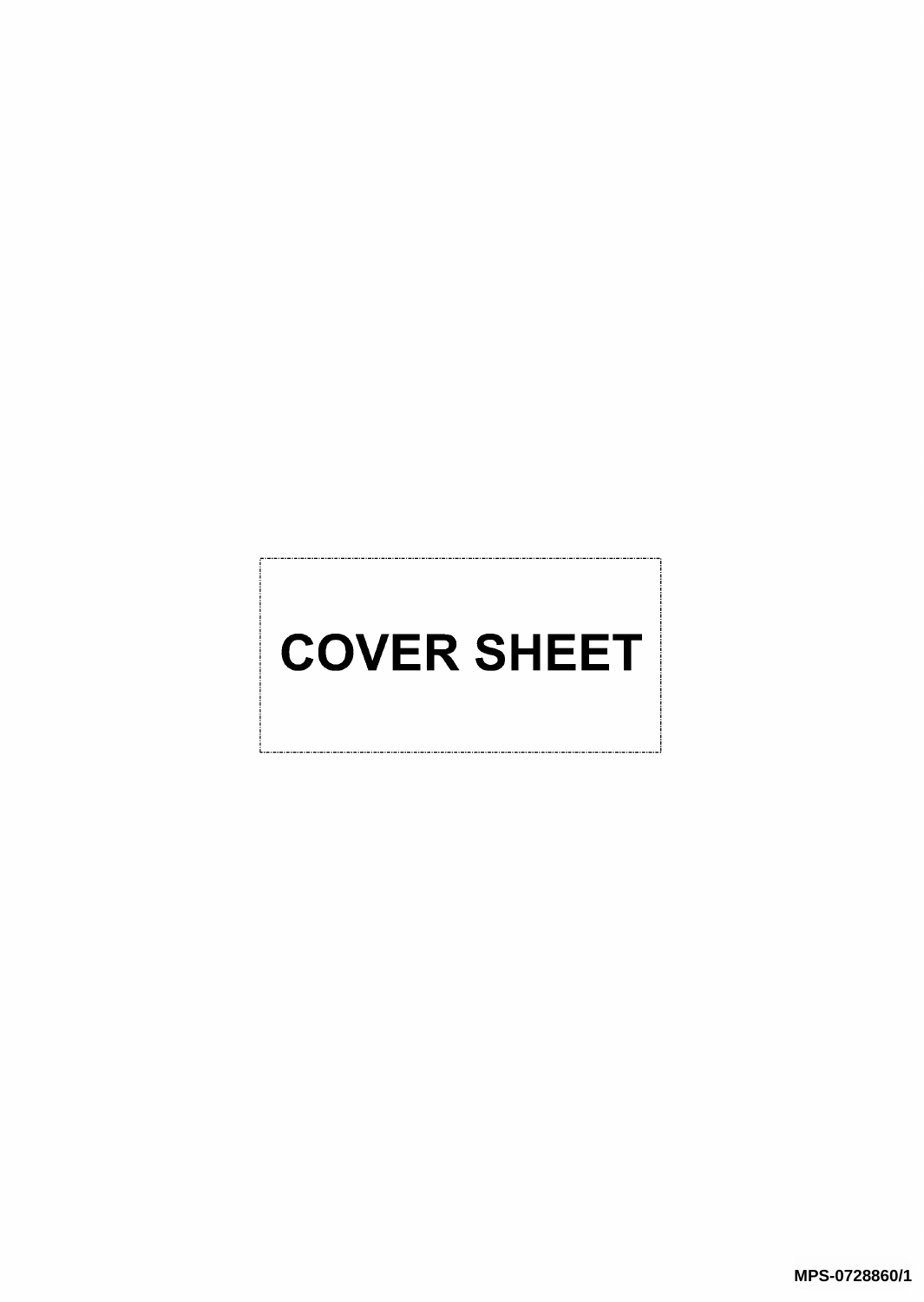S.B. No. 1 (Plain)

Special Report

Anti— SUBJECT. Luternnent

League

Reference to Papers

the contract of the contract of the contract of the contract of the contract of the contract of the contract of



## **METROPOLITAN POLICE**

SPECIAL BRANCH

| 8 | June | 72 |
|---|------|----|
|   |      |    |

<sup>1</sup>. The following information has been received from <sup>a</sup> reliable source:

2. "On Monday 5 June 1972, at 8 pm at Westcott Lodge, Hammersmith a meeting was held under the auspices of the Anti-Internment League (Fulham and Hammersmith). Fifteen <sup>p</sup>ersons were present.

 $400/72/60$  3. The meeting was chaired by  $\frac{Pri\text{vacy}}{Pi}$  and the secretary was **Privacy** 1. The purpose of the meeting was to co-ordinate the activities of the Mest London, branches of the AIL namely, Acton, Paddington, Hayes, Ealing and Fulham and Hammersmith. It was decided that a West London <sup>b</sup>ulletin should be published containing articles on 'The Present Crisis in Ireland,' 'Treatment of Internees,' and 'The Economic Situation in Ireland.' The bulletin would <sup>b</sup>e ready for sale towards the end of June.

> <sup>4</sup>. It was announced that the AIL was organising a meeting and demonstration on 24.6.72 at Windsor, at which Frank McMANUS and two ex-internees from Northern Ireland would speak. Three coaches of supporters will leave London for Windsor at 10 am on that day.

<sup>5</sup>. The following persons were identified as having attended the meeting:-



<sup>6</sup>. Special Branch references to persons mentioned in this report are given in the attached appendix.



M.P.-71-86348/20M (2)